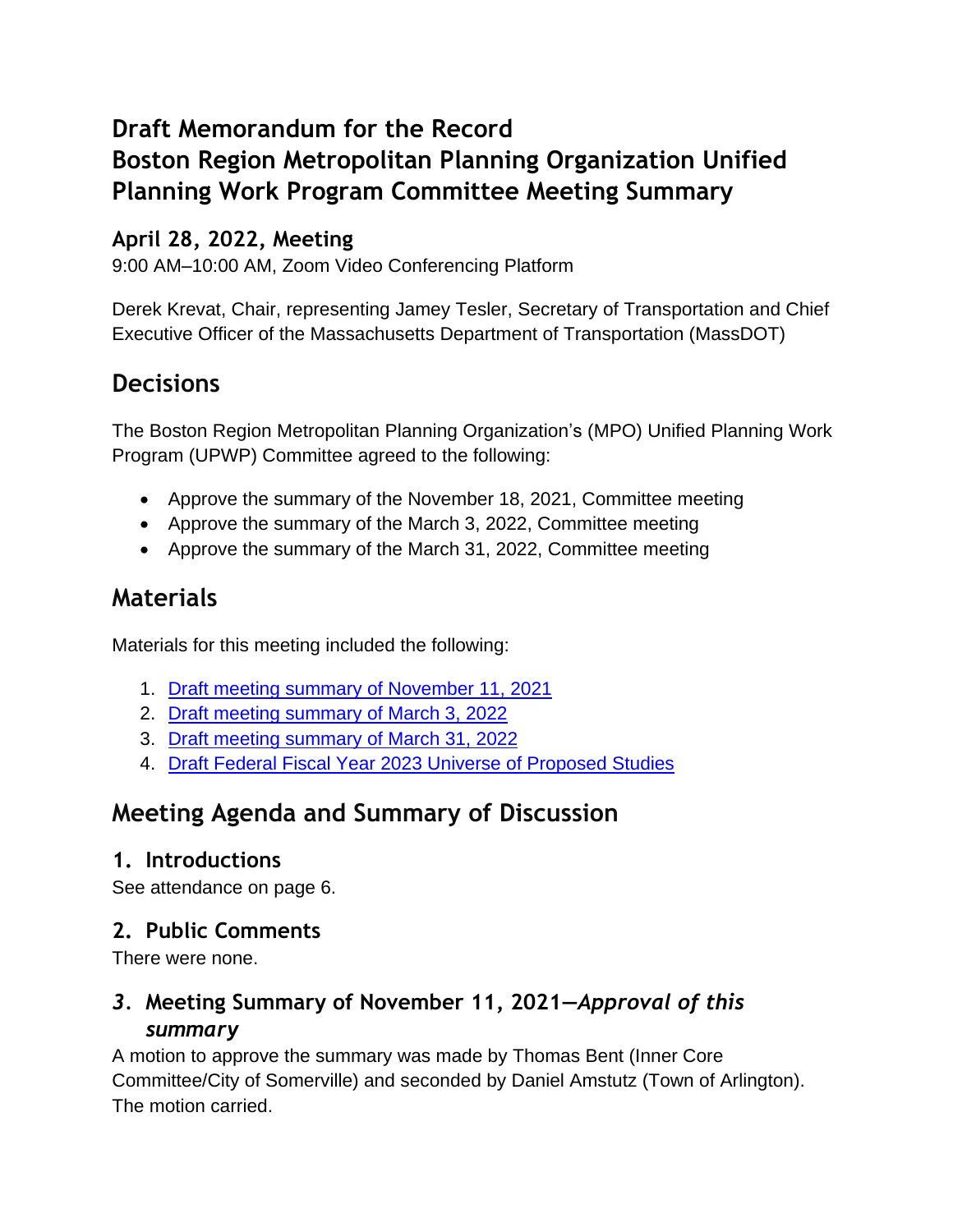## *4.* **Meeting Summary of March 3, 2022—***Approval of this summary*

A motion to approve the summary was made by T. Bent and seconded by D. Amstutz. The motion carried.

### *5.* **Meeting Summary of March 31, 2022—***Approval of this summary*

A motion to approve the summary was made by T. Bent and seconded by Steven Olanoff (Three Rivers Interlocal Council/Town of Westwood). The motion carried.

## **6. Discussion: Universe of Proposed Studies for Federal Fiscal Year 2023—***Srilekha Murthy and Sandy Johnston, MPO Staff*

S. Murthy stated that staff received approximately 76 study ideas between its various outreach methods, and that staff has narrowed down the Universe to 12 potential studies. S. Murthy noted that many of the specific highway or roadway projects were relegated to the new Corridor Studies and Complete Streets Program, and thus will not be included in the Universe, but will still be studied by MPO staff. The goal of the discussion is not to make decisions on which studies to fund, but rather for members to ask questions about the projects and become more familiar with the proposed studies.

S. Johnston facilitated the discussion of the Universe, beginning with Active Transportation studies: *Shared-Use Path Guidebook, Impact of New Active Transportation Facilities in the Boston Region,* and *Updating the Bicyclist/Pedestrian Count Database.* S. Olanoff asked why the Bicycle and Pedestrian Count Database is listed as a discrete study and not as an ongoing operation of the MPO. S. Johnston stated that this study aims to modernize the program. Mark Abbott (MPO Staff) stated that the goal is to improve some of the technical aspects of the program, including the purchasing of bike counters and expanding counts throughout the region, as opposed to its historical focus on the Boston area.

D. Amstutz asked how different the *Shared-Use Path Guidebook* would be from existing Department of Conservation and Recreation (DCR) trail guidelines and best practices. M. Abbott stated that this project would include interviews with communities that have shared-use paths to understand their processes, what hurdles those communities faced, and what guidance they might provide for communities looking to implement similar paths. D. Amstutz replied that it would be a good idea for staff to cross reference this project with the Mass Trails project or other DCR initiatives. D. Krevat stated that because there are existing resources on this topic, any literature review undertaken as part of this project should incorporate such resources as well as a qualitative approach. D. Krevat additionally highlighted that this type of project is a priority for MassDOT District Six.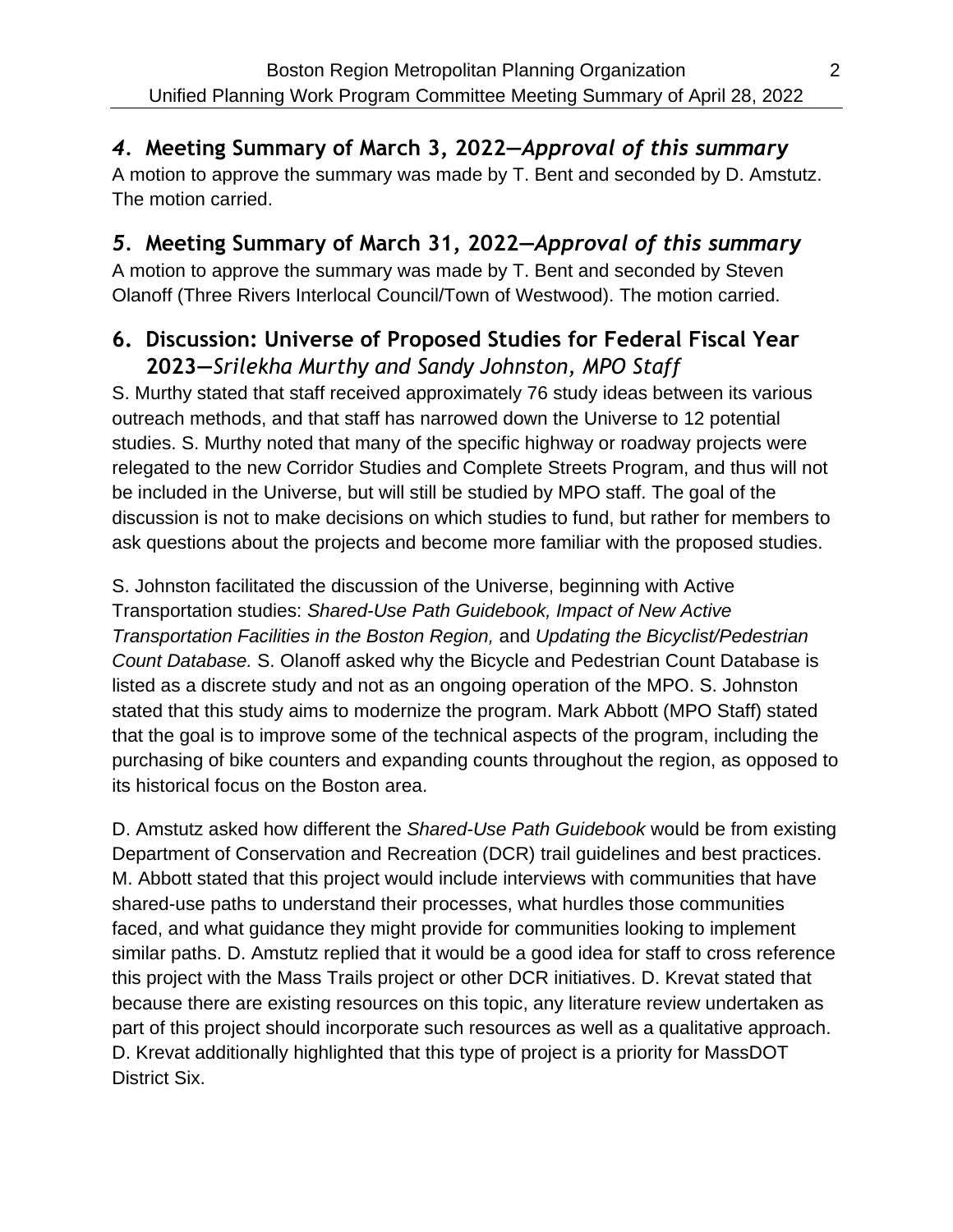Lenard Diggins (Regional Transportation Advisory Council) asked why counts have not been done since 2019. M. Abbott stated that since 2019, counts have been conducted but participation has been very low due to the pandemic. L. Diggins responded that he would be interested to see whether collaboration with MassDOT would be possible on this project. D. Krevat agreed to reach out to colleagues at the Office of Performance Management and Innovation to gauge interest.

T. Bent asked whether a similar study had been conducted or proposed in past UPWPs. S. Johnston replied that during his tenure, he has not seen such a project conducted.

John Strauss (Town of Burlington) stated that this study would be very valuable to Burlington.

D. Amstutz stated that MassDOT conducted a study on the benefits of shared-use paths in March 2021, so this study should reference that report.

S. Johnston discussed the study in the Roadway and Multimodal Mobility category: *Lab and Municipal Parking Study*. S. Johnston noted that many of the roadway concepts shared with MPO Staff will be included in the new Corridor Studies and Complete Streets Program. The *Lab and Municipal Parking Study* was developed in collaboration with the Metropolitan Area Planning Council (MAPC) and is derived from its Perfect Fit Parking model. This study's primary focus is the parking needs associated with lab developments and will incorporate municipal parking needs as well.

Brad Rawson (City of Somerville) shared that the City of Somerville has been advocating for this type of technical assistance for a number of years. As Somerville is experiencing rapid growth in its office and lab development, questions about parking and congestion are more and more relevant.

T. Bent stated that this study would be useful for Somerville, but perhaps there would be different findings and considerations between Inner Core Communities and suburbs such as Burlington. He raised the issue of relying on outdated data to make determinations about how much parking is required by a given development. He also stated that the intersection between lab space development and housing should be emphasized through this study.

L. Diggins asked why the cost of the study (estimated budget of \$125,000) is so high. S. Johnston replied that data collection is expensive overall, and in the case of lab space, where workers may keep odd hours, data collection would have to occur overnight as well. In addition, because this study would include mapping to different geographies, the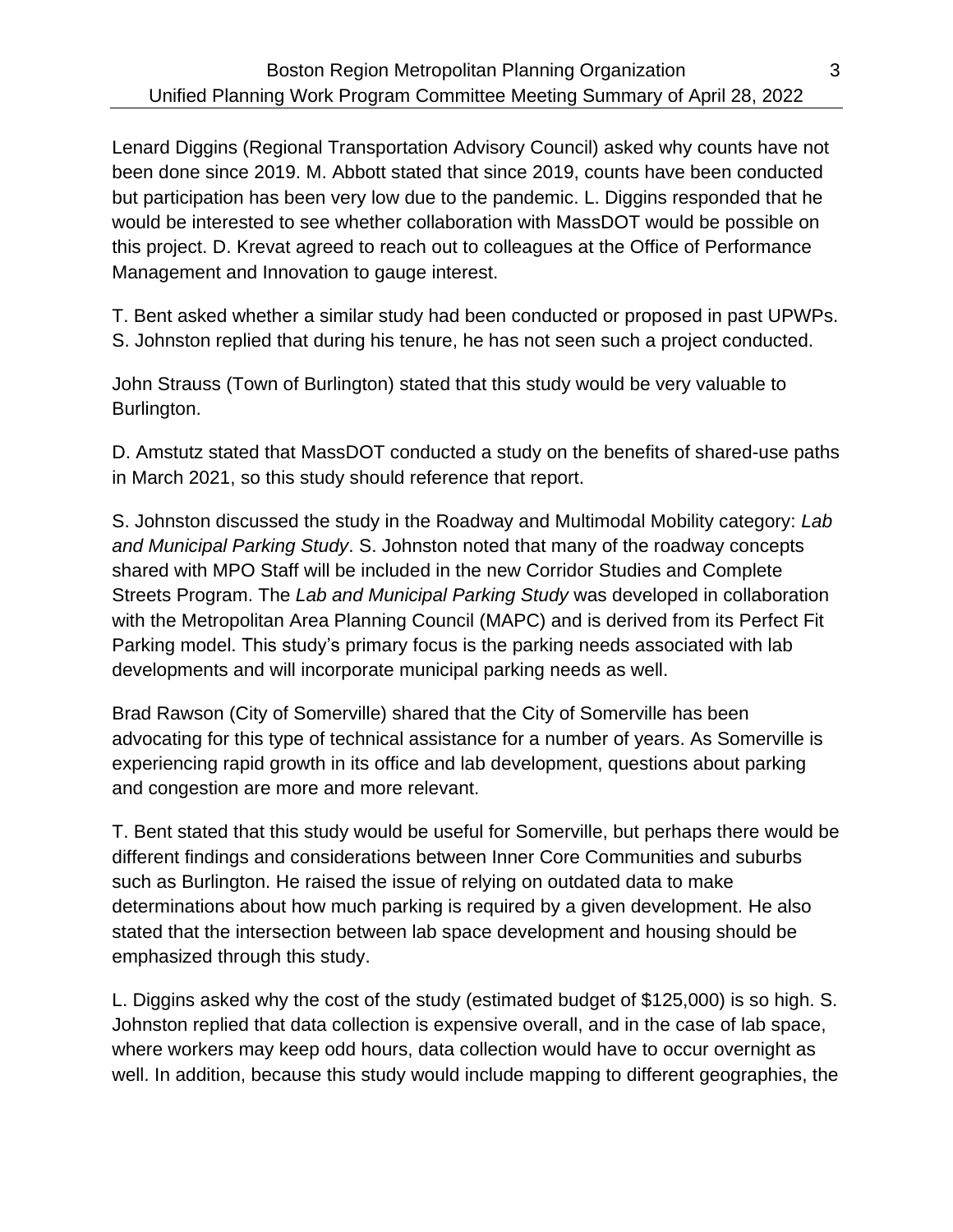data analysis and mapping would be expensive. L. Diggins replied that he would like to see this study go further in the question of parking than past studies have.

Tegin Teich (MPO Staff) agreed with T. Bent's comments about the reliance on old data to determine the amount of parking necessary in new developments. T. Teich additionally stated that the cost of this study is not abnormal given its scope, but that the MPO will be receiving additional funds in the coming fiscal year, which will allow staff to expand the scope of their studies.

David Koses (City of Newton) asked why the study focused on labs and suggested a study that examines municipal parking rates across the region and develop a database for towns and cities to use.

D. Amstutz additionally asked why the study focused on lab space only and whether it can be expanded to include other types of land use. He also asked whether this is an MAPC-directed study or a collaborative effort. S. Johnston stated that the focus on labs is due to the fact that there is not a lot of research on the specific needs of the lab/life sciences industry, but this study does not need to be limited to just labs. J. Strauss stated his support for this study given the impact of the pandemic on existing lab and office space, especially along the Route 128 belt.

L. Diggins stated that as more job functions in lab spaces become automated, this study may evolve in scope as well in the future.

S. Johnston introduced the next category of studies, Transit Studies, and began discussing the *Flexibly Fixed Route Bus Service* study. This project is primarily a mapping exercise and will visualize the on-demand stops of Massachusetts Bay Transportation Authority and Regional Transit Authority (RTA) routes.

L. Diggins expressed his strong support of this project. D. Amstutz asked whether RTAs are already doing this kind of mapping. S. Johnston replied that some RTAs do have designated stops, but this project also intends to address informal stops, where passengers can wave down a bus when necessary. J. Strauss stated that the Lowell Regional Transit Authority does not do this kind of mapping, so this study is filling a necessary gap.

D. Koses stated that there are many considerations for stops such as grade requirements, Americans with Disabilities Act accessibility, and level landing platforms, among others. S. Johnston replied that there are many potential impacts from this study and those considerations are important.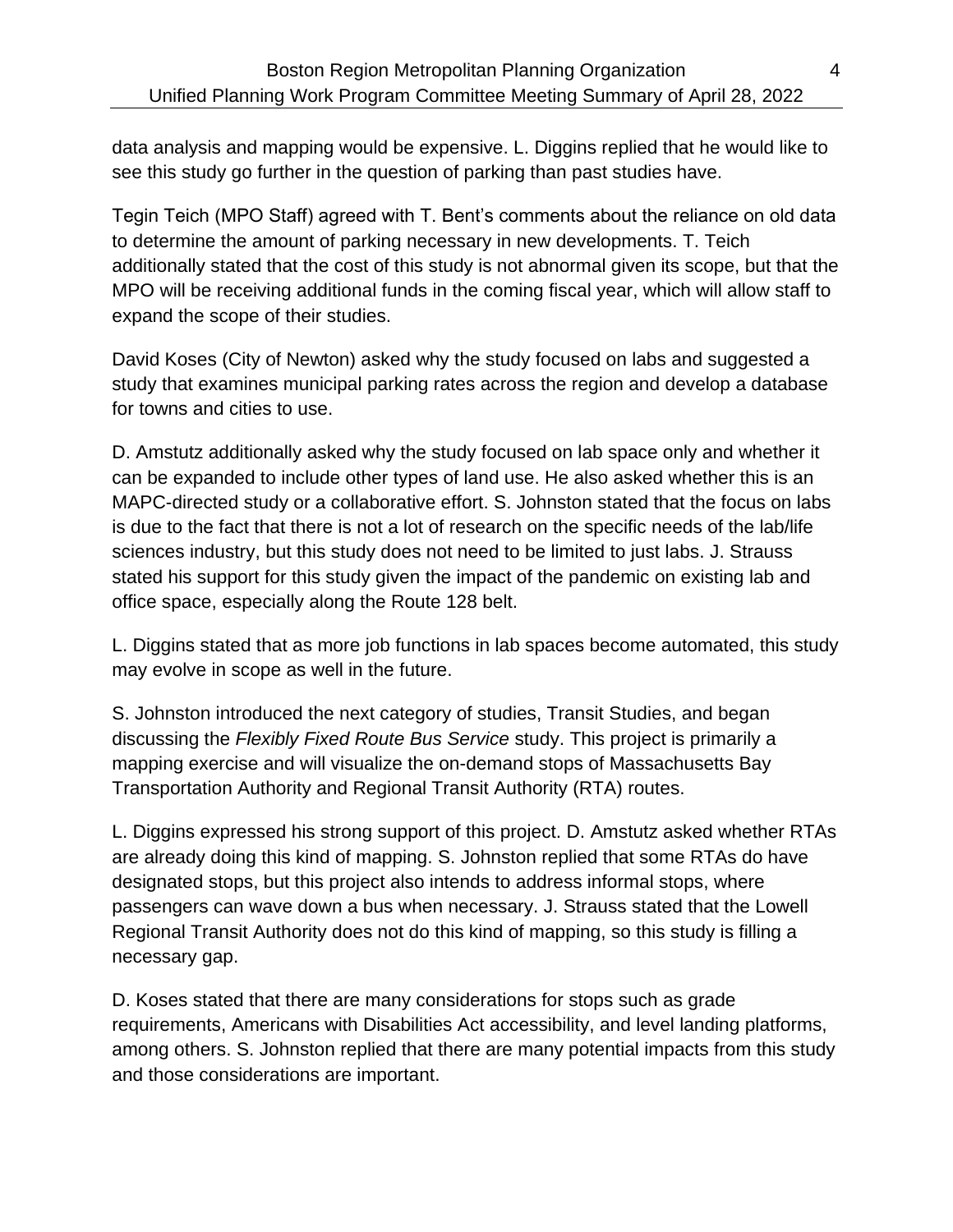#### **7. Members Items**

There were none.

#### **8. Next Meeting**

The next meeting will be held on May 12, 2022, to continue the discussion of the Universe.

#### **9. Adjourn**

A motion to adjourn was made by Lenard Diggins (Advisory Committee) and seconded by Thomas Bent (Inner Core Committee/City of Somerville). The motion carried.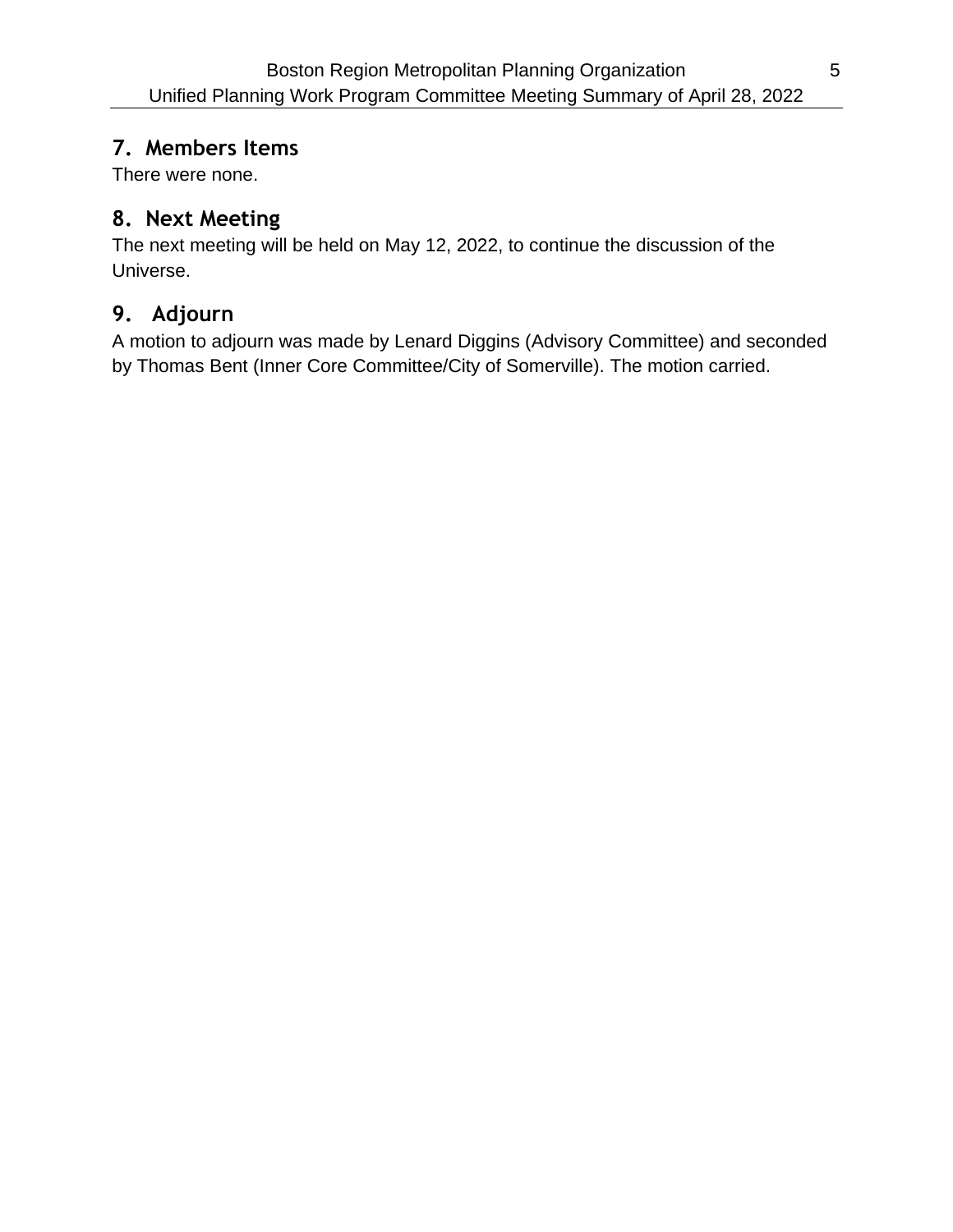## **Attendance**

| <b>Members</b>                                               | <b>Representatives</b><br>and Alternates |
|--------------------------------------------------------------|------------------------------------------|
| Massachusetts Department of Transportation (Office of        |                                          |
| <b>Transportation Planning)</b>                              | Derek Krevat                             |
| Metropolitan Area Planning Council                           |                                          |
| <b>Regional Transportation Advisory Council</b>              | <b>Lenard Diggins</b>                    |
| At-Large City (City of Newton)                               | David Koses                              |
| At-Large Town (Town of Arlington)                            | <b>Daniel Amstutz</b>                    |
| City of Boston (Boston Transportation Department)            |                                          |
| Inner Core Committee (City of Somerville)                    | <b>Tom Bent</b>                          |
| Three Rivers Interlocal Council (Town of Norwood/Neponset    |                                          |
| Valley Chamber of Commerce)                                  |                                          |
| Three Rivers Interlocal Council alternate (Town of Westwood) | <b>Steve Olanoff</b>                     |
| City of Framingham (Metrowest Regional Collaborative)        |                                          |

#### **Other Attendees Affiliation**

| <b>Brad Rawson</b>  | City of Somerville |
|---------------------|--------------------|
| <b>John Strauss</b> | Town of Burlington |

#### **MPO Staff/Central Transportation Planning Staff**

Tegin Teich, Executive Director Annette Demchur, Director of Policy and Planning Hiral Gandhi, Director of Operations and Finance Mark Abbott, Traffic Analysis and Design Group Manager Sandy Johnston, UPWP Manager Jonathan Church, Manager of Certification Activities Srilekha Murthy, UPWP Manager Matt Archer, MPO Staff